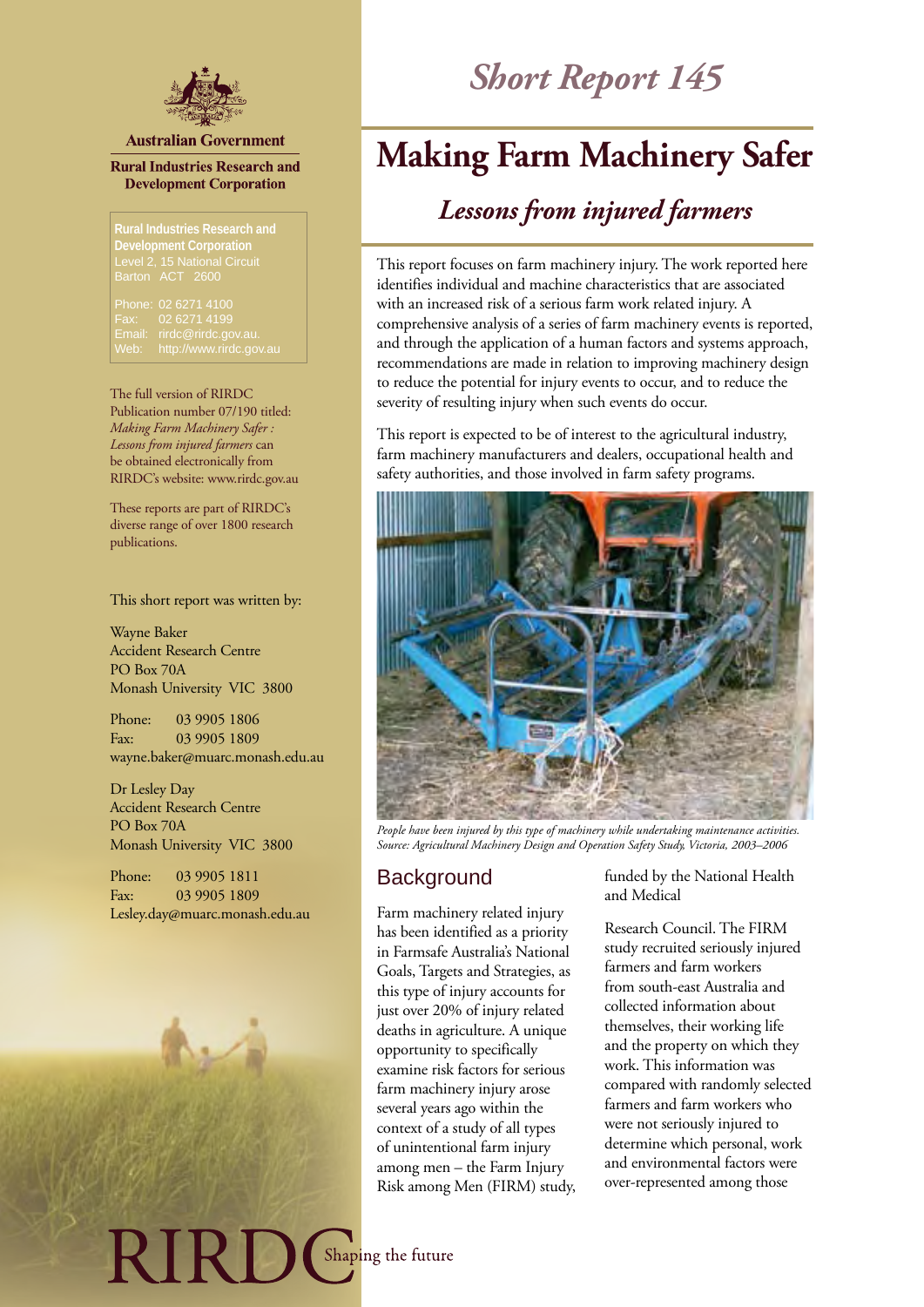

*This type of machinery has caused injury to people during routine maintence procedures*

who were injured. This kind of farm injury study had not been conducted in Australia, as earlier studies did not have the benefit of a comparison group of uninjured farmers.

## Aims/Objectives

The aim of the Agricultural Machinery Design and Operation Safety Study (AMDOSS) was to identify the individual, farm and machinery characteristics associated with serious work-related farm machinery injury. A secondary aim was to explore the interaction between individual and machinery characteristics. The three hypotheses tested were that:

- individual characteristics, such as previous personal farm injury, low level of education, less than 10 years' farming experience, and no previous safety training, tend to increase the risk of serious injury associated with farm machinery
- farm machinery associated with serious injuries does not meet current legal standards
- design changes, beyond features required by current legal standards, can be devised to prevent, or reduce the severity of, serious farm machinery injuries.

The intended beneficiaries of the study are farmers, machinery manufacturers and dealers.

## Methods used

The study had a case-control design. Farmers and farm workers who sustained a serious farm work related machinery injury (cases) were recruited via hospital emergency departments. Information was collected about themselves, their working life and the property on which they worked (Stage 1). Where the participant agreed, an on-site inspection of the machine was conducted, to collect information about the characteristics of the machine (Stage 2). A group of randomly selected farmers and farm workers who were not seriously injured (controls) were also recruited and comparable information was collected about them and a similar type of machinery to that involved in the case injury event. The study was restricted to men, who make up the substantial proportions of farmers who are fatally and seriously injured.

It is important to consider some implications of the case-control study designs. These studies describe associations between risk factors and health outcomes. An association does not necessarily imply a cause and effect relationship. Other evidence may be required to establish whether there is a cause and effect relationship. Similarly, the finding of no association between a risk factor and a health

outcome does not necessarily mean that an association does not exist – the correct interpretation is that there is no evidence for an association.

Contemporary human factors systems analysis was used to examine the incident events and associated machinery to identify potential design changes to prevent, or reduce the severity of, serious farm machinery injuries. Several specific design outcomes as well as suggested strategies for hazard management are forthcoming from this means of incident and design investigation.

## Results/Key findings

A total of 85 injured farmers and 205 age-matched uninjured control farmers participated in the study, among whom 37 and 71 respectively took part in Stage 2 – the on-site machinery inspection component. The first stage of the analysis examined the association of each specific hypothesised risk factor with farm machinery injury. The results showed that the following factors were statistically associated with farm machinery injury:

- not having attended farm training courses
- being less experienced in farming (i.e. having 1–4 years' farming experience)
- having had a hospital stay for a farm work related injury in the previous 3 years
- having a medical condition requiring medication
- being an employee or contractor
- being engaged in seasonal farm work
- using a machine that had not been purchased new.

We also found that the odds of injury increased by 3–4% for each year increase in the age of the machine.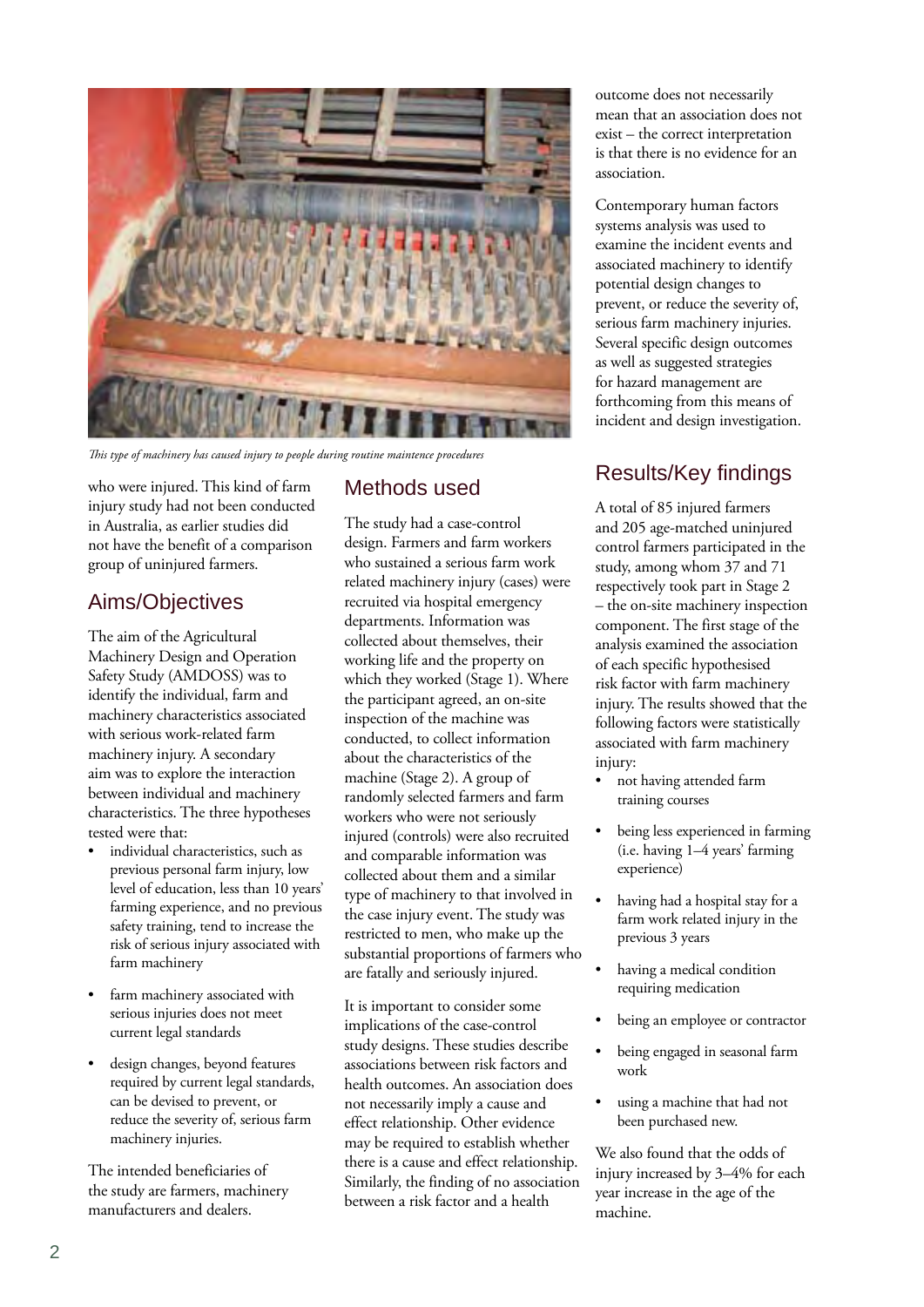Case farmers with farm machinery injury were statistically less likely to display the following features than were the control farmers who had not recently sustained a machinery injury:

- have asthma
- have had back pain in the previous 12 months
- be using a machine in above average state of repair.

One of the limitations of the above univariate analysis is that the influence of each factor on farm machinery injury risk were considered in isolation from each other. As some of these factors are correlated (e.g. having asthma and having a medical condition requiring medication), it would be helpful to be able to identify those factors which, independent of any other factors in the analysis, are associated with farm machinery injury risk. Therefore, logistic regression modelling was conducted to simultaneously examine the relationship between a selected number of these personal and machine characteristics.

When the relationship between these variables was taken into

account through the modelling, the following factors maintained statistical significance and were independently associated with machinery related injury:

- being an employee or contractor
- being engaged in seasonal farm work
- using a machine that had not been purchased new.

When these other factors were considered simultaneously, the odds of injury increased by 4% for each year increase in the age of the machine, compared with 3% in the first stage (univariate) analysis.

In addition, results for three further factors, while not reaching conventional statistical significance, suggested that they may be of interest. There was some evidence that having had a hospital stay in the previous 3 years increased the odds of injury, and that having asthma, and having had back pain in the previous 12 months were associated with a decreased odds of machinery related injury.

Several factors identified in the first stage analysis were no longer significant in the multivariable



Injuries have been sustained when clothing has been caught in this type of machinery.<br>Source: Agricultural Machinery Design and Operation Safety Study, Victoria, 2003–2006 <sup>stake</sup>holders to enhance the state of

analysis. These include not having attended farm training courses, having 1–4 years' farming experience, and having a medical condition requiring medication. This means that these factors were less important than the remaining factors above in their association with farm machinery injury.

There was no evidence for the association of any of the design or safety related features with the odds of injury. The safety feature score, or performance of formal safety checks, were not associated with a decreased odds of injury. Previous modifications, inconvenient safety features, safety features hampering function or inconsistency with standards and regulations were not associated with increased odds of injury.

Associations observed in this study do not necessarily imply a cause and effect relationship. Further, the finding of no association between a risk factor and farm machinery injury does not necessarily mean that an association does not exist – the correct interpretation is that there is no evidence for an association.

We found that there is significant potential to address a number of specific risks that exist with current new and old agricultural machinery by advocating design interventions. In addition, systematic design and machinery management issues have been identified, with the intention of encouraging innovative and industryrelevant solutions to be developed from a number of suggested practical solutions. These designs, presented in the context of safe system design principles, serve to not only improve the safe working life of new and existing machines, but also lift the state of knowledge in the agricultural machinery industry.

## **Implications**

This report aims to inform change at various levels of the agricultural and agricultural machinery industries, advocating a combined effort amongst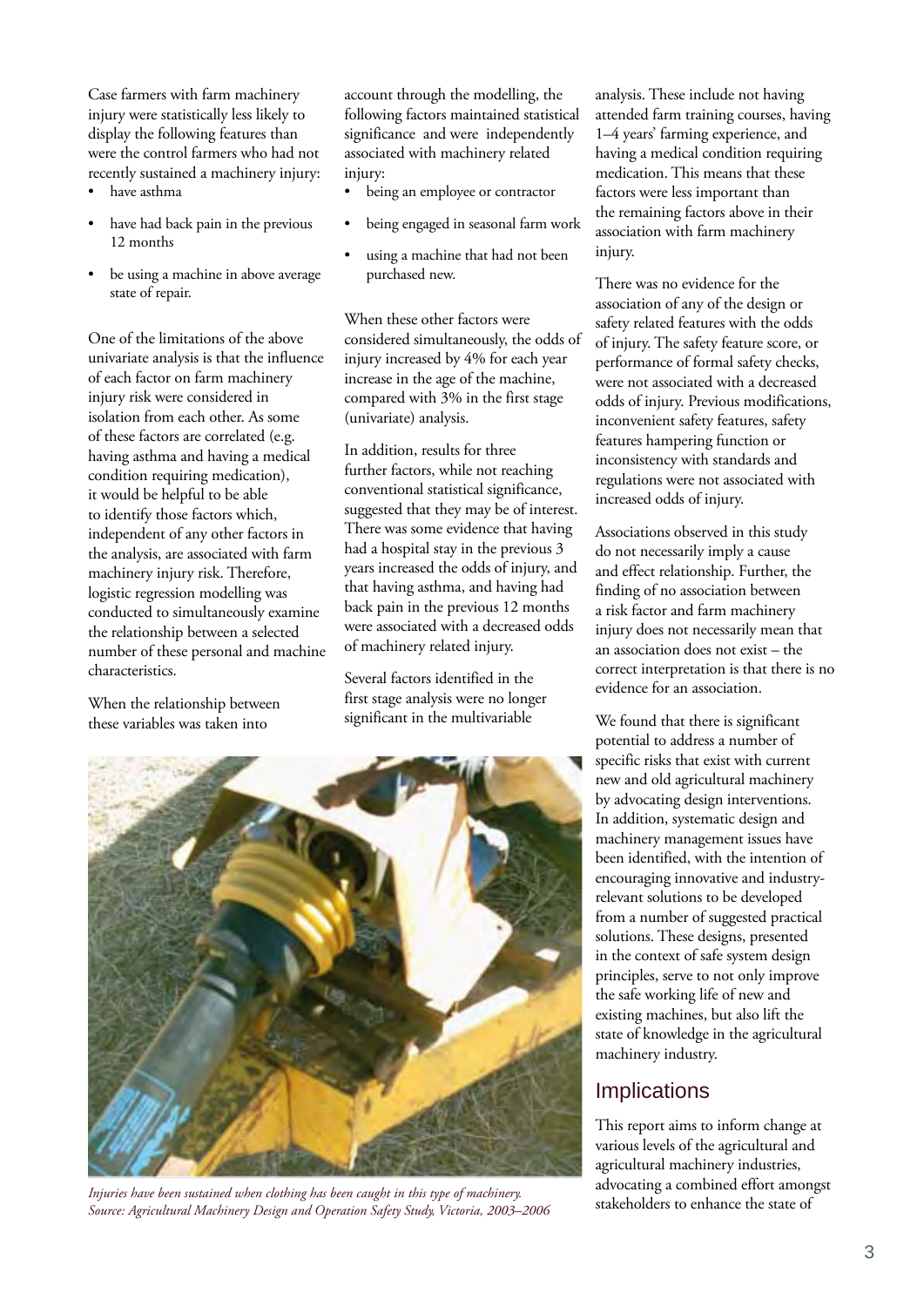

*Examples of pinch and shear points that caused injury when being assembled or or maintained. Source: Agricultural Machinery Design and Operation Safety Study, Victoria, 2003–2006*

knowledge by innovation, discussion, and implementation of solutions to key machinery design and machinery management issues.

Machinery manufacturers, importers and suppliers will be encouraged that some of the injuries in this study resulted from design aspects that no longer exist on newer machines, and can learn from the many for which the design features are similar on new machines.

There are specific actions recommended for occupational health and safety regulatory authorities, and there are implications for both the regulatory and prevention programs of these agencies. The work of Farmsafe Australia, and the National Farm Machinery Reference Group will be supported and enhanced by the findings and recommendations of this report. There are implications of this work for farmers and farm families regarding the ongoing utilisation of older farm machinery, and the associated risk management.

## Recommendations

The following recommendations from the study have been developed with the intention of providing direction for the benefit of the agricultural machinery industry, based on the evidence discussed in this and other studies.

### *Design solutions*

- 1. Hazards that exist on many mobile grain augers can be controlled by the following commercially available retrofit components:
	- installing jockey wheels that have a lever to "walk" them into position removes a lifting and moving manual handling hazard, and makes the job much easier
	- where required, guarding or a fine mesh cage should be installed over stationary engines attached to the mobile auger. According to AS 4024.1801:2006, a 25 mm (one inch) mesh constructed 120mm from hazards on plant is sufficient to prevent access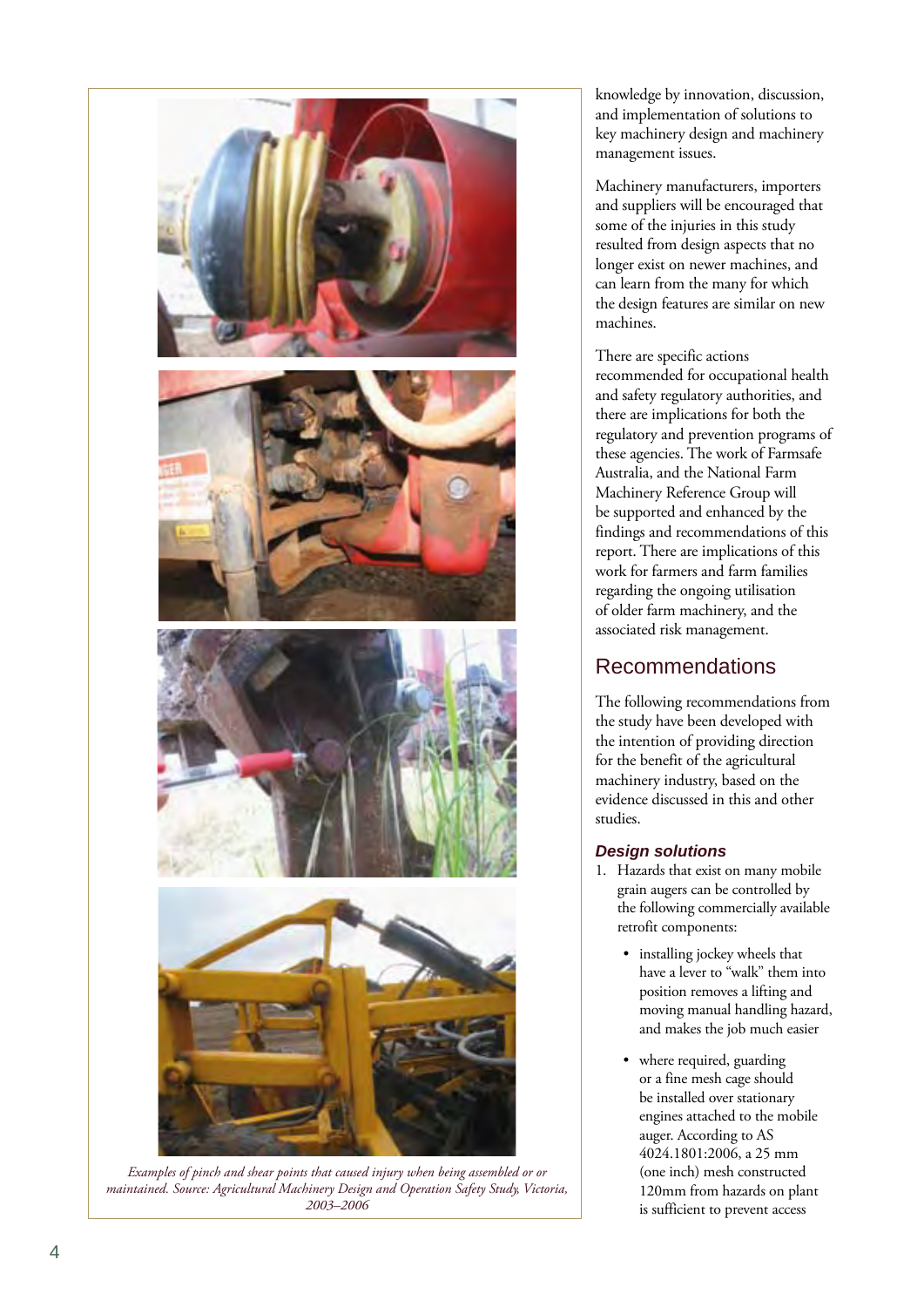beyond the knuckle joint

- installing a hand winch that incorporates an automatic clutch to prevent the handle from flicking back
- guarding over the flighting according to the recommendations of the recently published "Grain Augers" Industry Safety Standard from NSW Workcover.
- 2. Both rollover and run-over hazards on tractors can be better controlled by maintaining the operator in the protected zone with the use of seat belts, in addition to a rollover protection system (ROPS) installation. While it is recognised that many farm workers may choose not to use a seat belt on all occasions, it is considered important that one is at least available for use. Development of a seat belt attachment system that is married to a retrofit seat for older tractors, for bolting on to existing seat mounts where applicable, is recommended.
- 3. It is recommended that agricultural machinery industry bodies consider means to address apparent issues with the location of the tractor exhaust:
	- located on the right hand side of the bonnet, which creates a blind spot when travelling on the left hand side of public roads
	- located in such a way that exhaust tends to enter the cabin.

### *Management of design issues*

- 4. It is recommended that state workplace health and safety authorities mandate the installation of a falling object protection system (FOPS) on tractors that are fitted with a front end loader (FEL).
- 5. It is recommended that state workplace health and safety authorities advise of the various risks of jump starting vehicles. Related advice should also be provided regarding the risk of explosion with non-sealed batteries that are located in a confined area.
- 6. It is recommended that Farmsafe Australia contact the manufacturers

of the mobile grain silo involved in the incident wherein a farm worker was struck by the wheel lifting lever, which occurred largely due to a poorly designed control lever mechanism.

- 7. It is recommended that all those involved in the agricultural industry give high priority to addressing design and risk management issues associated with older machinery, given our finding that the risk of farm machinery injury increases by 3-4% with each year of increase in machine age, and that farm machinery tends to provide a long service life on Australian farms.
- 8. Farmers with older machinery, or machinery which has not been purchased new, should be encouraged to undertake risk assessments and implement risk management strategies for this equipment. Farm machinery dealers could play a role in assisting this process. Various retrofit options are available to enable safe use of older machinery, although in some instances the most appropriate risk management may be to develop a plan for replacement of equipment. Other strategies could include using different equipment to undertake the task, upgrading guarding or other safety features, or regular preventative maintenance schedules.
- 9. It is recommended that resources be made available for a national body such as Farmsafe Australia

to develop a means to gather independent feedback from farmers about the ergonomics and other health and safety aspects of machinery design. This could contribute to an educational database of user experience to inform design improvements, and enhance management of current farm machinery risks. While research organisations are able to provide monitoring over time of the consequences of farm workplace incidents, it would be more effective from a design perspective to have access to direct feedback and ideas from farmers who are invariably intuitive and innovative. In addition to this, the same database could record the details of near misses and incident events.

#### *Safe workplace system initiatives*

- 10. It is recommended that agricultural machinery industry bodies consider the provision of practical and cost effective means to access higher sections of agricultural machinery that require occasional access. Currently, features on the machinery such as wheels, mud guards and implements are being used, where there is a risk of falls. Attention is drawn to the need for solutions to address a wide demographic, including older farmers. Suggestions to consider are:
	- An access frame with steps situated over the wheels to



*Poorly configured machinery that suddenly releases energy can cause injury. Source: Agricultural Machinery Design and Operation Safety Study, Victoria, 2003–2006*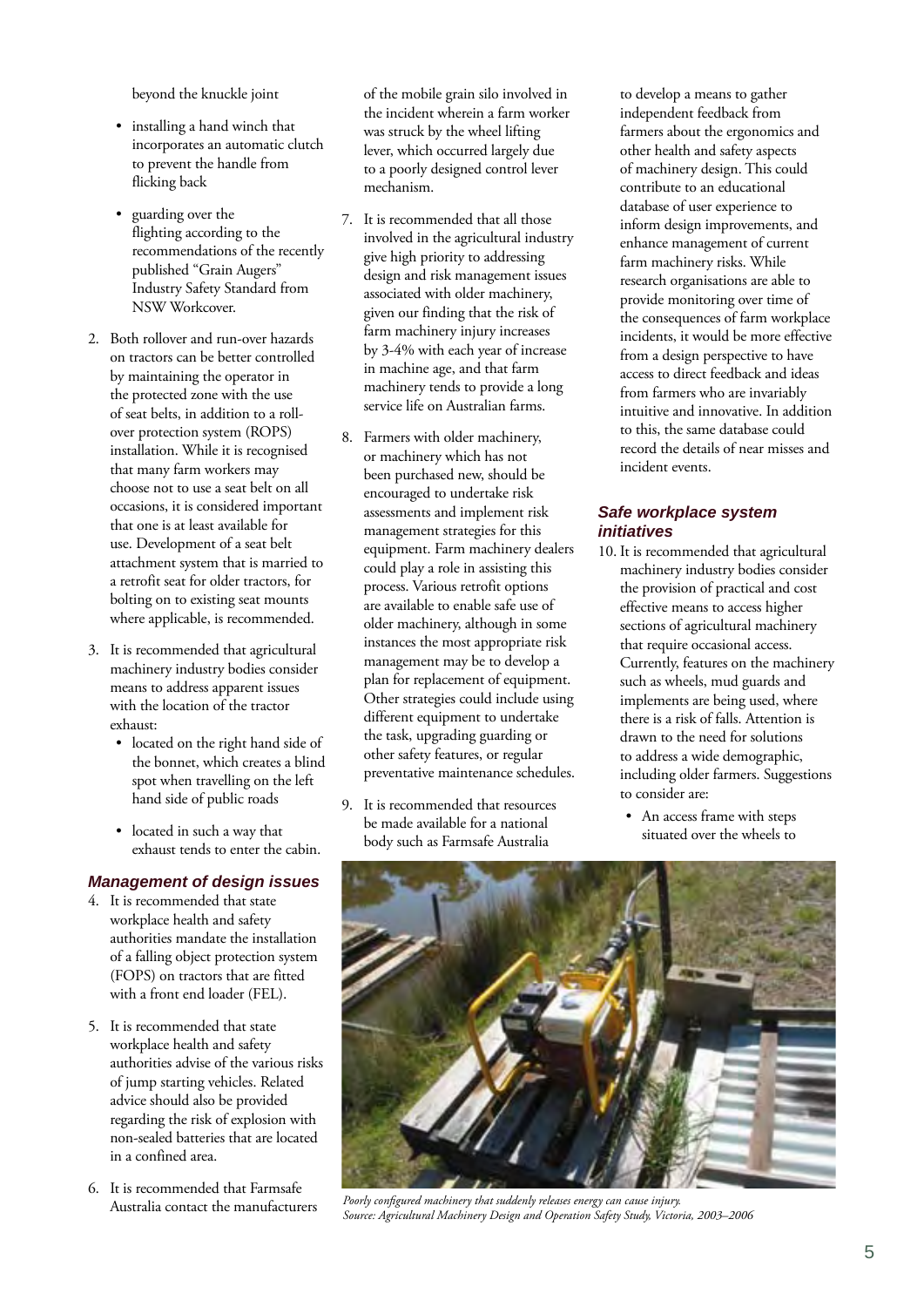allow enough reach to clean windows, and access the roof.

- Provision through agricultural machinery dealerships of stable ladders of suitable height. Wide base ladders would need to be used, as the tractor roof is often not suitable to prevent the ladder slipping sideways.
- Provision through agricultural machinery dealerships of suitable long-reach tools tailored for specific aspects on machinery that require attention, such as cleaning windows.
- 11. It is recommended that agricultural machinery industry bodies consider means to address risks with lifting tillage equipment to carry out periodic maintenance such as replacement of consumables. Cost effective and practical design solutions are required in order to provide a secondary load path to allow for the failure of the mechanism, such as hydraulics, that are used to lift the equipment. One way of achieving this could be to attach components to machinery (including retrofit) that can provide the secondary load path. For some machines these

components could also serve to provide the lifting force.

- 12. It is recommended that agricultural machinery industry bodies consider means to address risks when accessing areas underneath components held up by hydraulics. While manual hydraulic lock-out devices are commonplace, it was widely reported by farmers in this study that they were never used. Means of establishing lock-out systems that allow for this and other human factors with the use of hydraulics is required. Other industries that use hydraulics would also stand to benefit from such systems.
- 13. It was found that several farmers with serious injuries could have died had it not been for help arriving in time, either by coincidence, or by others on the farm noting their absence. Farm workplaces should establish means to ensure that communication is available to make arrangements for periodic contact to be made such that an absence is noted within a reasonable time frame.

### *Standards*

14. It is recommended that agricultural machinery industry bodies continue to consider



*Farmers have fallen and been injured from this type of machinery during cleaning or maintenance activities. Source: Agricultural Machinery Design and Operation Safety Study, Victoria, 2003–2006*

means to ensure the availability and widely understood interpretation of various machinery standards. While current standards should not be seen as perfect, and are subject to continual improvement, they do provide advice toward a reasonable state of knowledge and some minimum design criteria.

In particular, the industry should continue to make themselves aware of the expected levels of safety of equipment under state OHS law, which has been tested in a number of pertinent cases in recent years. These cases make it clear that the operator protective devices used, including guarding and sensor switch systems, are expected to be generally more thorough than the requirements of Australian Standard AS 2153.1:1996 – Tractors and machinery or agricultural and forestry – Technical means for ensuring safety. Attention is drawn to the recently revised Australian Standard AS 4024:2006 – Safety of Machinery.

15. For a number of specific machines particular to agricultural applications there is ambiguity with the interpretation of various standards and other safety requirements. The best means to control risks needs to be determined and disseminated in a way that recognises compliance and promotes national uniformity.

It is recommended that a discussion paper be developed to consider the potential for the uniform provision of standards for agricultural machinery, which may draw from, but be independent of, existing guidance and standards regimes. A key function of this discussion paper would be to canvas options to determine the best way to achieve national uniform compliance. One model to consider is that of the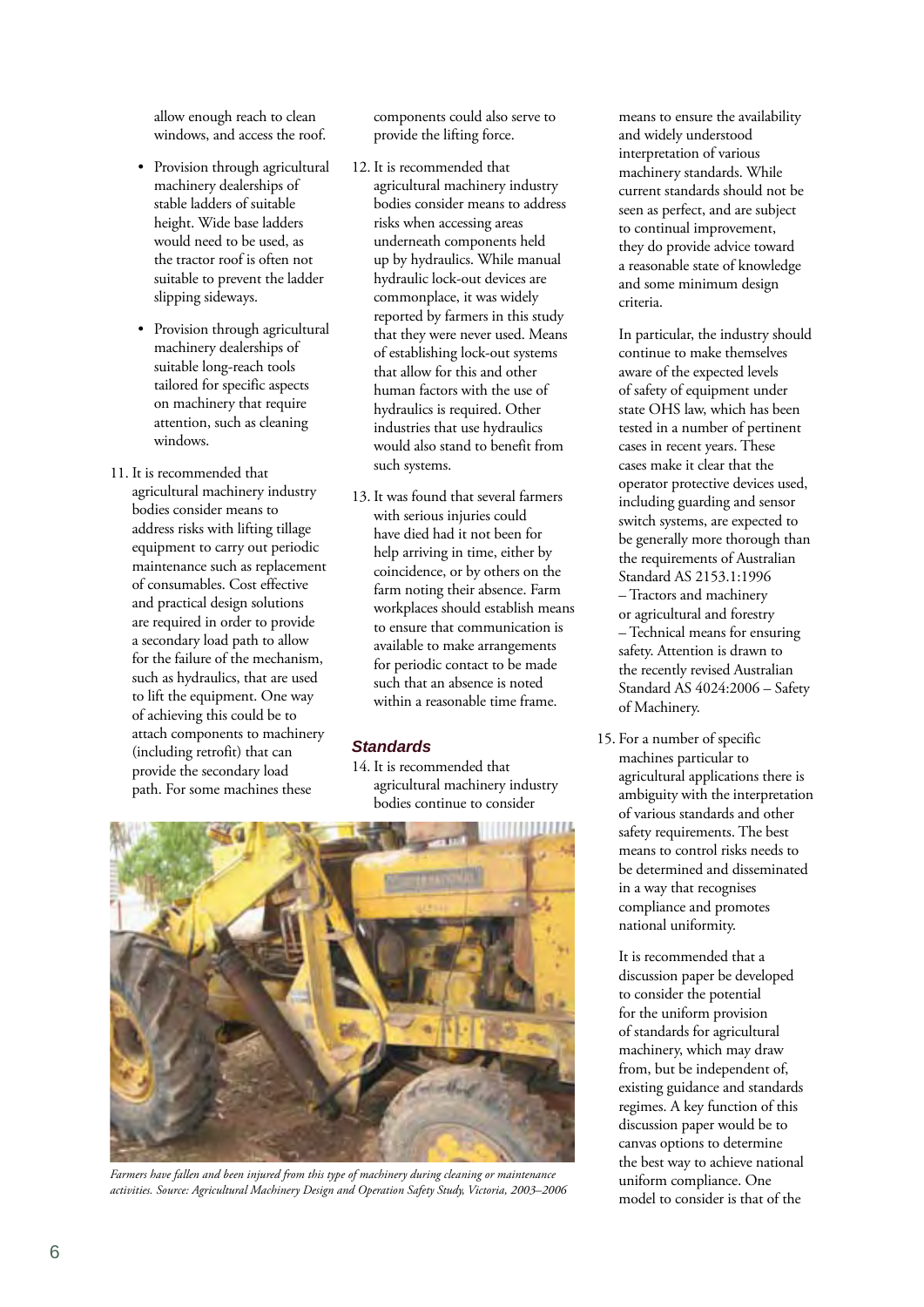Australian Design Rules (ADR). An ADR series for agricultural machinery could be developed over time in close consultation with the industry to promote uniform continual improvement to machinery safety, enforce minimum standards with clear guidelines, and encourage the development and uptake of innovative solutions to problematic hazard control issues.

- 16. Australian agricultural machinery designers and professionals who purchase and import agricultural machinery could consider better consolidating their skills and knowledge base by developing a professional body or negotiating equivalent relationships with existing organisations. Existing organisations that provide a similar role in enhancing professional standing are:
	- Engineers Australia, and the Society for Engineering in Agriculture
	- American Society of Agricultural and Biological Engineers
	- Tractor and Machinery Association
	- Farm and Industrial Machinery Dealers' Association
	- The Kondinin Group
- 17. Funding should be made available to develop and support Farmsafe Australia's National Farm Machinery Safety Reference Group to provide for ongoing national initiatives to advocate and promote:
	- nationally coordinated programs, including working closely with state workplace health and safety authorities and state farmer representative organisations
	- reduction of duplication of agricultural machinery injury prevention programs
	- development of shared



*Farmers have fallen and been injured from this type of machinery during cleaning or maintenance activities. Source: Agricultural Machinery Design and Operation Safety Study, Victoria, 2003–2006*

resources for the benefit of agricultural machinery safety.

### *Education and training*

18. The design and implementation of error tolerant systems in agricultural practice and agricultural machinery design could be viewed as an important element of risk management within the industry. Machinery design education, agricultural workplace training, as well as stand alone OHS education and training curricula, should incorporate the principles of error tolerant systems. Farmers as innovators in the agricultural machinery industry are a very important target group for such educational initiatives.

#### *Further research*

19. There appears to be considerable potential to improve machinery safety with sensors and interlocks. An engineering issue exists with the introduction of multiple node sensor systems, such as interlocks, on complex machinery such as headers and balers. Each new sensor introduces another failure mode for the machine. This is particularly an issue when interlocks should be designed to fail safely – i.e. if the interlock fails, it should preclude

the function of interest from occurring. Methods to overcome this issue have known problems.

- One way to overcome reliability issues is to introduce redundant wiring or other systems that assists with fault diagnosis, resulting in minimal down time in the event of a sensor failing safely. This comes at a cost that must be passed on to machinery owners.
- Increasing reliability by making sensor systems more robust and higher quality also comes at additional expense, and does not guarantee that problems will not occur throughout the life of the machine.

 The best way to address this problem of safety systems introducing multiple failure modes could be to use both of the above strategies, and other approaches. This design issue could benefit from further research to find ways of introducing effective operator protection systems that are cost effective and reliable.

20. Further research is required to understand the mechanism by which those with a previous farm